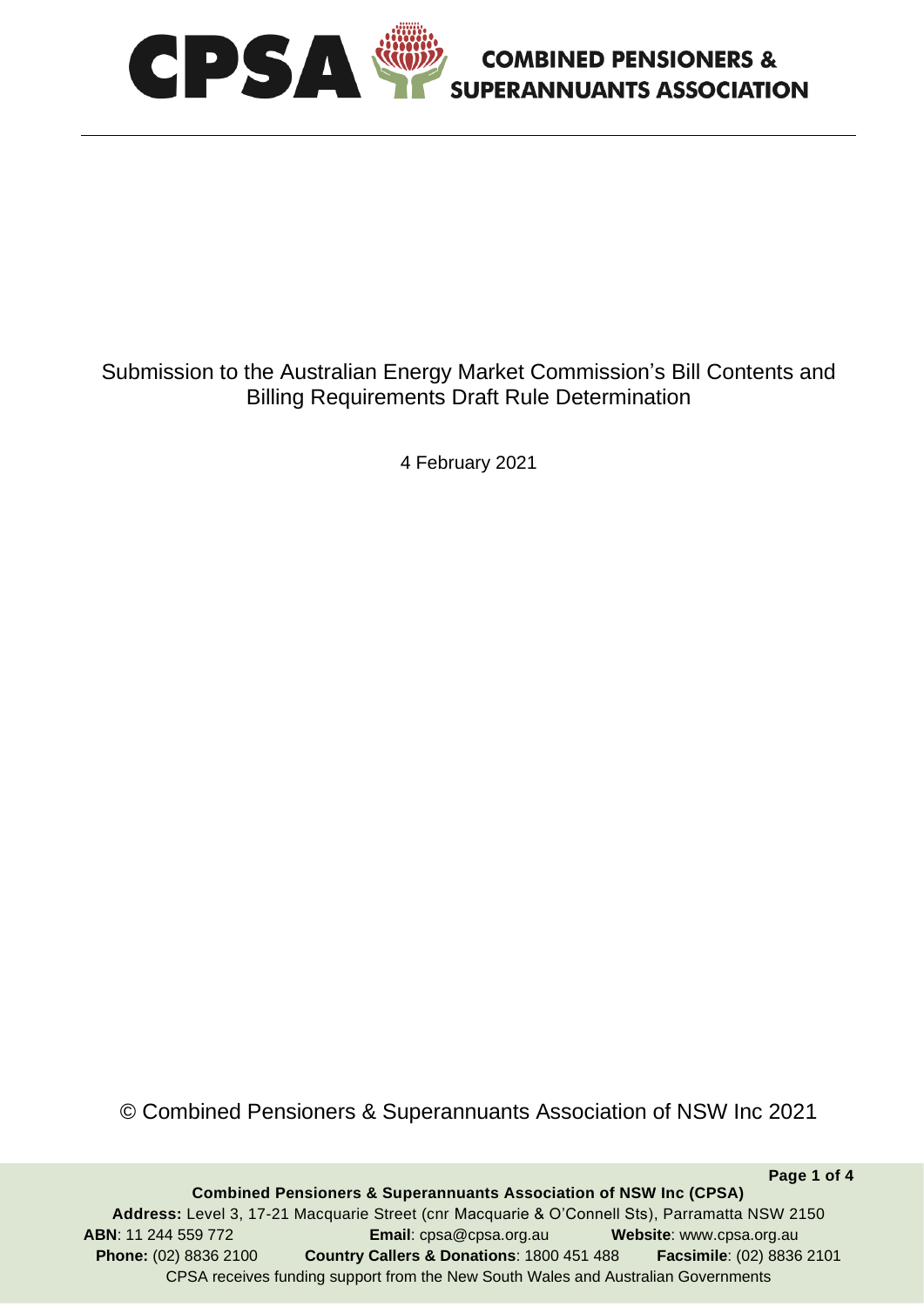CPSA is a non-profit, non-party-political membership association founded in 1931 which serves pensioners of all ages, superannuants and low-income retirees. CPSA's aim is to improve the standard of living and well-being of its members and constituents. CPSA receives funding support from the NSW Government Departments of Communities & Justice and the Australian Government Department of Health.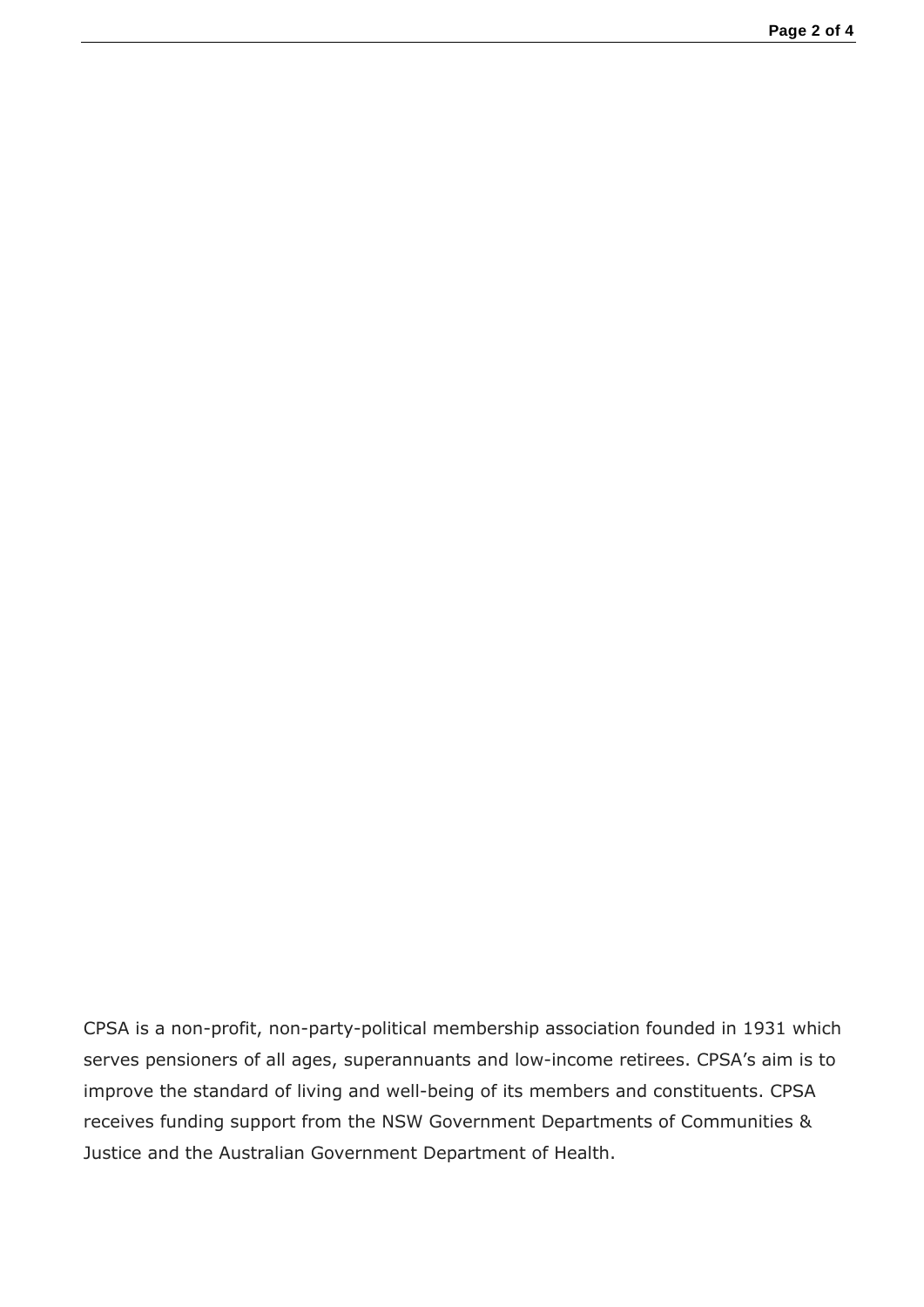CPSA welcomes the opportunity to comment on the Australian Energy Market Commission's Bill Contents and Billing Requirements Draft rule determination. Older Australians heavily rely on energy bills as in many cases bills are the only form of communication, they as customers have with an energy retailer.

The clarity of energy bills affects customers in a range of ways including the ability to budget for energy costs, understand energy consumption and contact hardship support. In an energy market in which switching plans or retailers is encouraged to secure the most cost-effective energy contract it is essential that the main communication tool, energy bills, are consistent and clear.

CPSA is of the opinion that the room for innovation on energy bills should not be given the same consideration as basic information. Energy is an essential service and as bills are the main way in which older Australians interact with energy retailers, innovation should not weaken the requirement to ensure customers are clearly informed of their energy consumption and costs.

### **Paper bills**

CPSA strongly supports the rule change to have an Australian Energy Retailer (AER) guideline that is mandatory and enforceable, despite the Australian Energy Market Commission's (AEMC) inclusion of CPSA in reference to a group of 'Many retailers and some consumer representatives' not in support of a mandatory guideline<sup>1</sup>. CPSA did not agree that Rule 25 should be abolished but that it should be amended with additions including the uniformity of bill formats across retailers, implying the current rule should be amended to enforce a mandatory guideline.

The AEMC dismissed the issue of paper billing in this rule change<sup>2</sup> and flagged CPSA's suggestion of making paper bills free for all customers as out of scope of this rule change due to each Australian jurisdiction managing the costs of paper bills<sup>3</sup>. CPSA disagrees that this suggestion is out of scope and does not see why this rule change should not enforce a customer's right to free paper bills. Although currently customers must give explicit consent to receive their bills electronically, there are instances in which customers may opt into electronic bills when they would rather paper bills. For example, a CPSA member alerted staff to a situation in which the member's telecommunication company had given her a warning that she had received her last paper bill and would now be receiving bills via email. The CPSA member could not recall giving consent for her provider to do so and had to jump through many hoops to reverse the change. Although this scenario relies on anecdotal evidence of an event in a different industry the importance of explicitly informing customers of their right to receive paper bills is clear and should be a feature of this rule change.

**Recommendation 1:** That the rule change should require retailers to provide paper bills for free and that all customers are explicitly made aware of their right to receive a paper bill.

<sup>1</sup> Draft rule determination, p.20

<sup>2</sup> Ibid, p.18-19.

 $3$  Ibid, p.41.